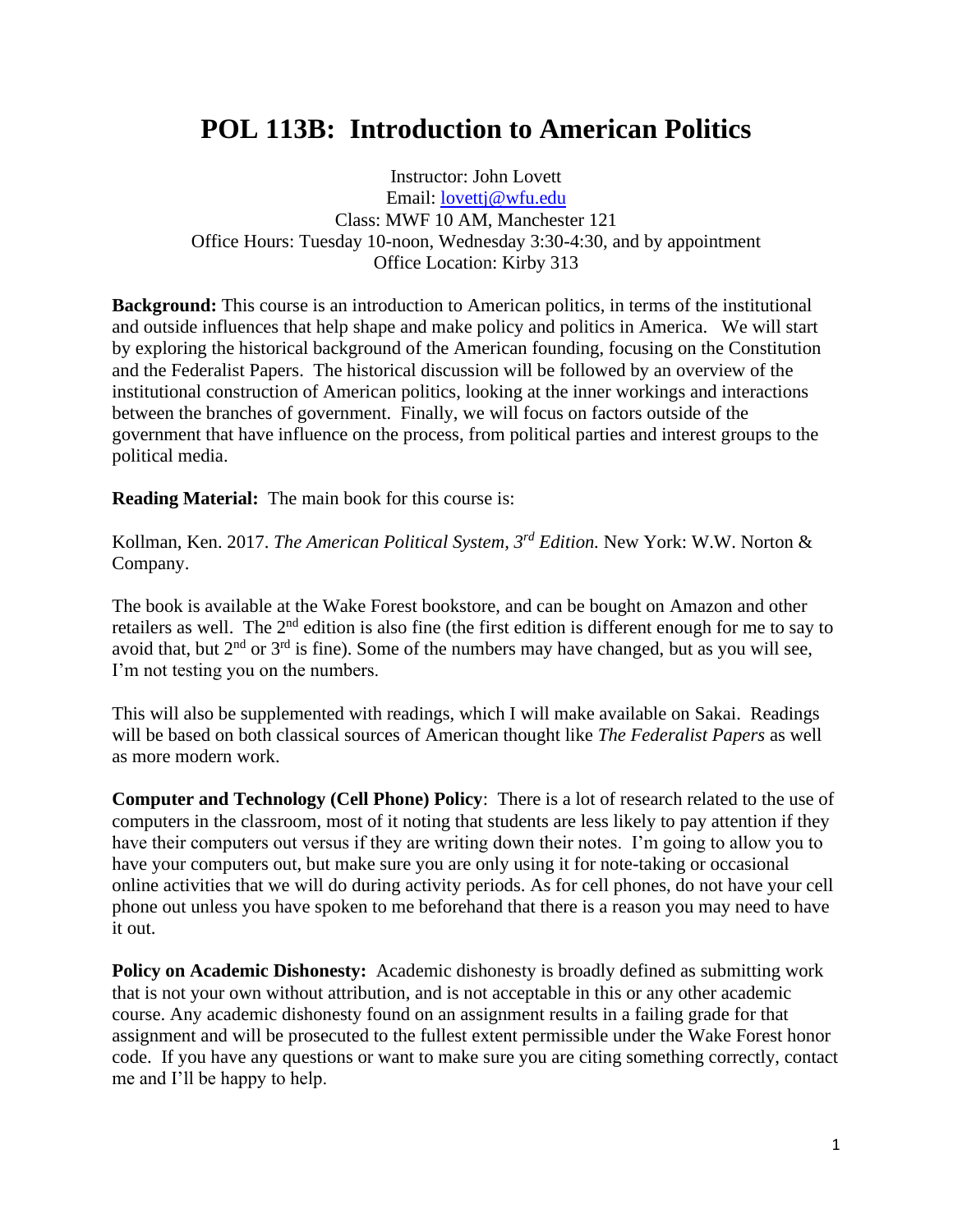**Test Policy:** On examination day, you may only have a writing utensil and food/drink with you for the exam. All other things (including cell phones) must be placed in your bag and left in the bag for the duration of the exam.

**Accommodations Statement:** Wake Forest University provides reasonable accommodations to students with disabilities. If you are in need of an accommodation, you are encouraged to contact me privately as early in the term as possible. Retroactive accommodations will not be provided. Students requiring accommodations must also consult the Learning Assistance Center & Disability Services (118 Reynolda Hall, 336-758-5929, lac.wfu.edu).

## **Grading:**

Midterm Exam #1 – 15% Midterm Exam #2 – 15% Final Exam – 30% Short Paper Opportunities (choose 2 of 4, can choose up to 3 and get lowest grade dropped, 1-2 pages) – 10% (5% each) Longer Paper (6-8 pages) – 20% Participation – 10%, comprising of: Participation in Friday events (including discussion questions) – 5% Quizzes (12 random quizzes, you can miss 2 without penalty)  $-5\%$ 

The midterm exams will be a combination of short answer and essay questions. The two midterms will encompass only their respective parts of the course, while the final exam will encompass the entire course, but primarily be focused on the  $3<sup>rd</sup>$  part of the course.

The prompt for the short essays is in the syllabus below just before the schedule. The longer paper prompt will be up on Sakai by the beginning of October. In both the short and long cases, you will need to do some research to complete the paper, though the short paper research will likely be entirely in readings and lecture (though feel free to go further). Each essay will require you to make an argument based on the question at hand, backing up your argument with evidence to effectively make your case. You will want to have a clear thesis statement outlining your argument and why the evidence supports your argument. I will give a lot of comments on the first papers, so you should have a better sense of what you need to do going into the longer paper. These are not opinion papers in the sense that you are stating your opinion about politics. Instead, you are analyzing politics based on evidence to determine what is going on in the world.

Papers will be due through the Sakai course website or via email by the beginning of class on the date in question. If sent via email, I will respond later in the day to let you know I received it, though I'll try to do that after class. Your paper is not considered in until you have received either an email from myself or Sakai. The short papers must be submitted by the date in question, and I will not accept late papers unless there is an extenuating circumstance that you have discussed with me before the paper's due date. On the longer paper, there will be the ability to turn in the paper late with a 10 point penalty per day the paper is not turned in.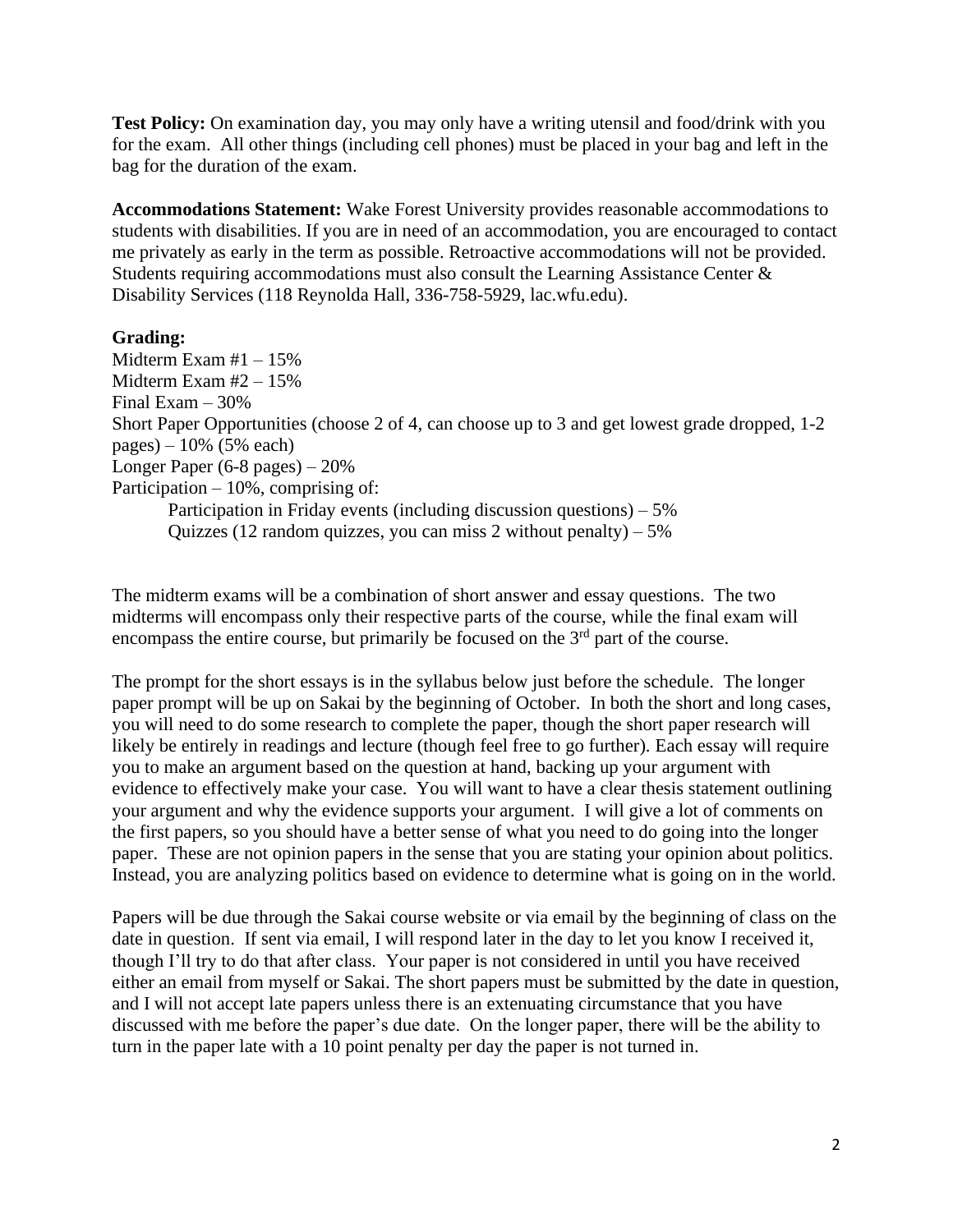While I will not have formal attendance in the class, there are going to be many classes that you need to be at in order to receive full credit for various parts of the course. On quizzes, I will have 12 quiz-like events throughout the semester both to ensure that students are keeping up with the material and attending class. At least one of these will result in you getting full points for having shown up to class. Others will be reading quizzes where the quiz will focus on major concepts covered in the book and readings. These will happen randomly throughout the semester, though you can miss 2 without penalty.

In addition, I will be grading on participation in the activity portion of the class. These will consist of mostly Friday activities (with the exception of the Wednesday before Fall Break, when we will have a Congress activity). These activities will vary across the semester. One common theme will be discussion days, in which I ask students at the beginning of the week to send me discussion questions throughout the week related to the topic we happen to be talking about at the moment, and I choose some/randomly pick some for discussion on that Friday.

Absences will be excused and quizzes can be made up if you are either sick, a family emergency, or if you have a university event (i.e. varsity sports or other university-sponsored events) during the time in question. The important thing is to let me know beforehand.

My general policy is to not have formal assignments that count for grades during the first week of class (as students are adding and dropping the course), so any quizzes the first week are simply for demonstration purposes and are not part of the final number.

Last, but not least, while there will be bonus questions on the exams, I do not do extra credit… other than right here. Email me at [lovettj@wfu.edu](mailto:lovettj@wfu.edu) with a picture of a red panda, and you will get a bonus point on the final exam. The full point expires on October 1 at midnight, but if you email me by the final exam you can still get a half bonus point.

The percentage/grade setup for this course will be as follows:

| 93-100 |
|--------|
| 90-92  |
| 87-89  |
| 83-86  |
| 80-82  |
| 77-79  |
| 73-76  |
| 70-72  |
| 67-69  |
| 63-66  |
| 60-62  |
| $0-59$ |
|        |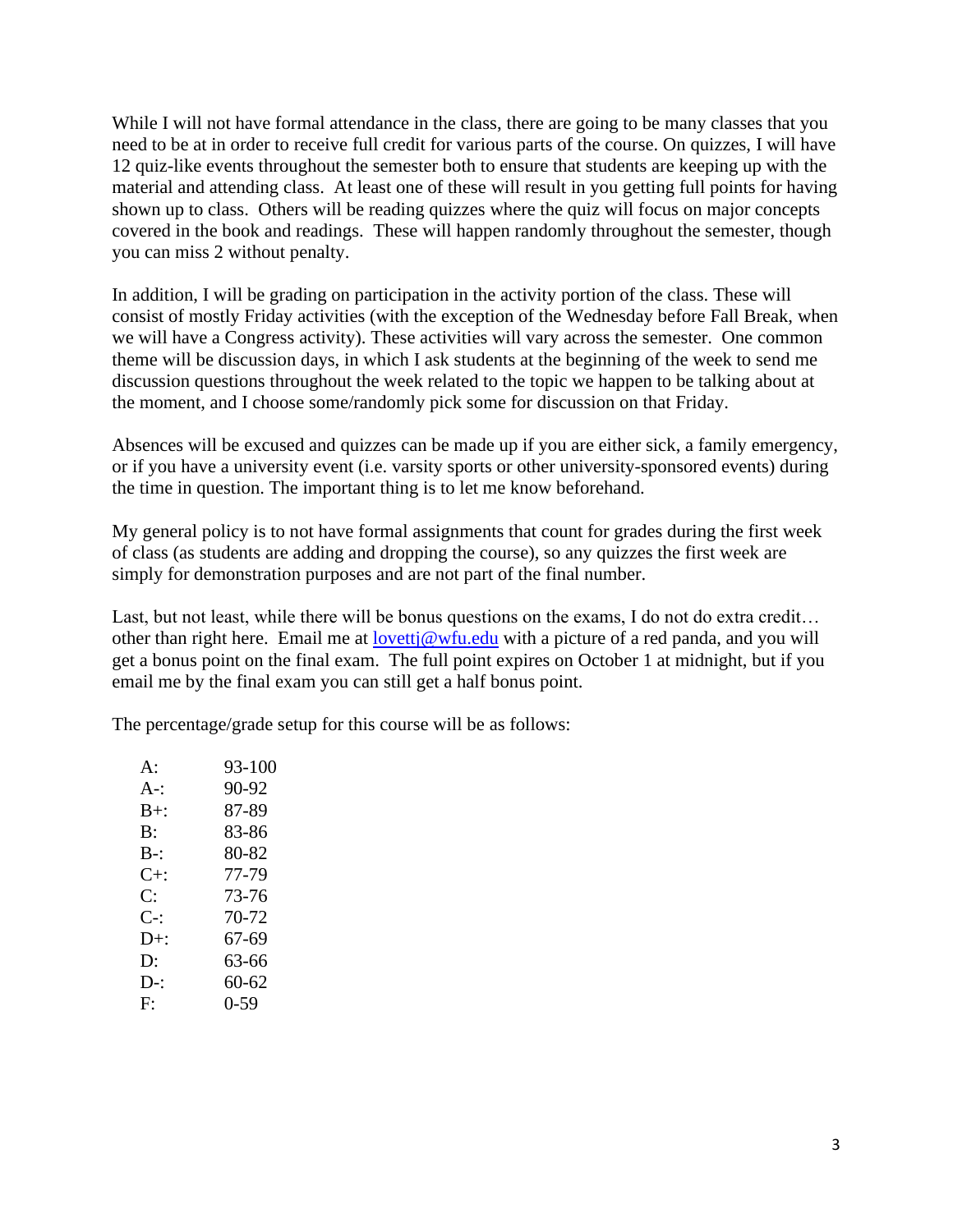## **Paper Opportunities**

#1: The Constitution – The idea of a living constitution (and that the United States Constitution itself is a living document) is a central part of understanding both its continual usage and American politics in general. Discuss one example of how we can consider the Constitution to be living (this can be either an amendment or a reinterpretation of a part of the Constitution or Bill of Rights. How does what you choose reflect the constitution being living? **Due September 16 at 10 AM**

#2: Supreme Court – The Supreme Court's selection method (appointment) theoretically means that it as a body should be above the pressures of American politics (including public opinion). Has the Court succeeded at staying above politics? Why or why not? Would the court work better as an elected body? (That last question is best left for a conclusion paragraph) **Due October 7 at 10 AM**

#3: Congress – There's a terrible joke in *America: The Book* (The Daily Show's book on American politics from around 15 years ago) that Congress is the opposite of progress. Assess this statement (you can take this in any number of directions based on our discussion in class, so be creative and think about the institutions and nature of Congress). **Due October 21 at 10 AM**

#4: Participation – The central question of the participation lecture focuses on why young people (especially those between age 18 and 25) do not participate in government. Make an argument for a way to improve youth participation, using the chapter and the lecture as your guide. **Due November 18 at 10 AM**

| <b>Week Theme</b>          | <b>MONDAY</b>                  | <b>WEDNESDAY</b>           | <b>FRIDAY</b>            |
|----------------------------|--------------------------------|----------------------------|--------------------------|
| <b>Opening and</b>         | August $26 - Class$            | August 28 -                | August $30 -$            |
| <b>Collective Dilemmas</b> | opening, overview,             | <b>Collective Dilemmas</b> | <b>Activity: Solving</b> |
|                            | syllabus, expectations.        |                            | collective               |
|                            |                                |                            | dilemmas                 |
|                            | Reading: None                  | Reading: Kollman           |                          |
|                            |                                | Ch.1                       |                          |
| <b>The Constitution</b>    | September $2 - The$            | September $4-$             | September $6-$           |
|                            | <b>Constitution in General</b> | Crafting the               | <b>Activity: Make</b>    |
|                            |                                | Constitution               | Your Own                 |
|                            | Reading: Kollman Ch.2          |                            | Constitution             |
|                            |                                |                            |                          |
|                            |                                | Reading: Kollman,          |                          |
|                            |                                | Ch.2; Federalist           |                          |
|                            |                                | 10/51 (Sakai)              |                          |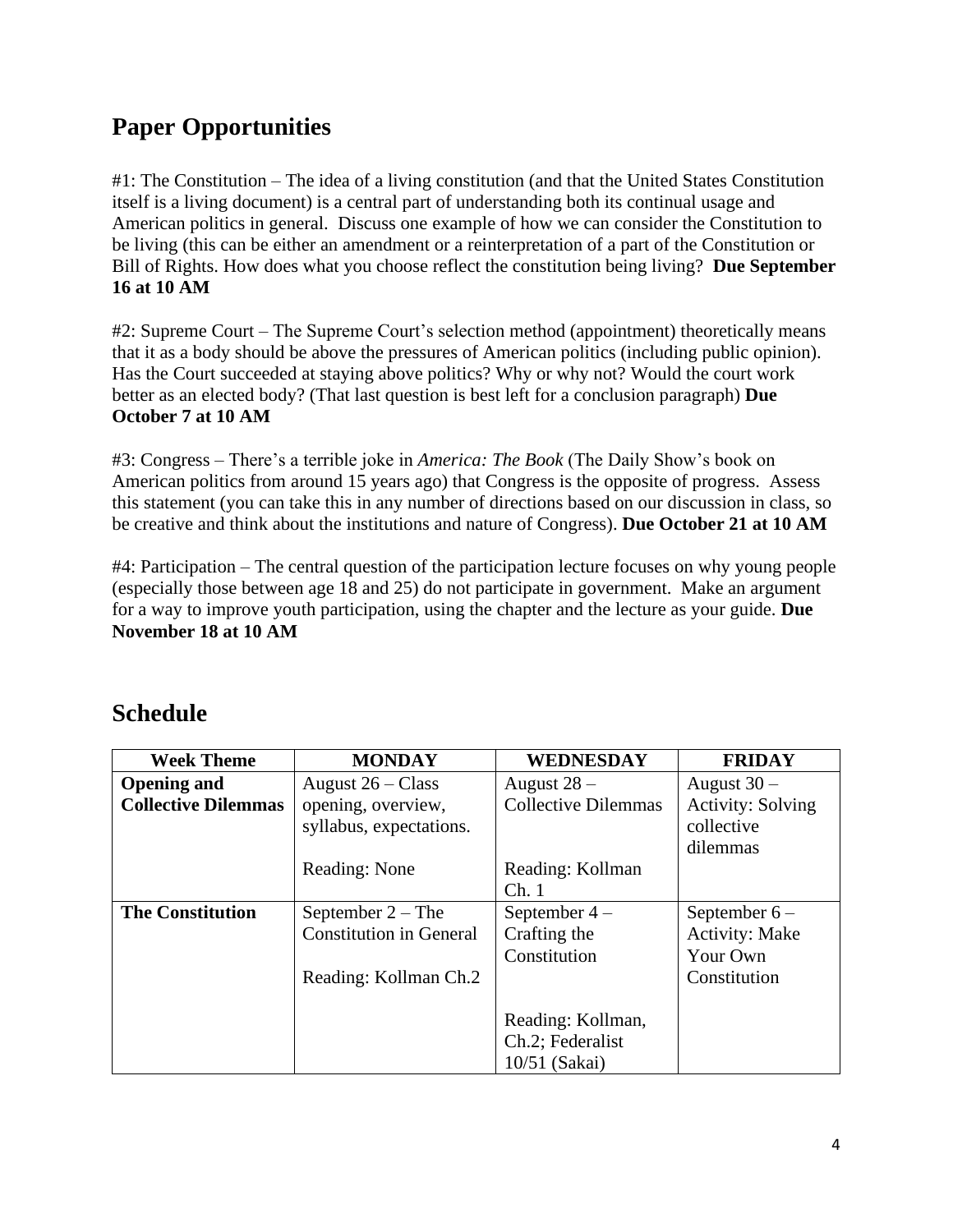| <b>Federalism</b>             | September 9-             | September $11 -$            | September 13-            |
|-------------------------------|--------------------------|-----------------------------|--------------------------|
|                               | Federalism Part 1        | Federalism Part 2           | Discussion Day:          |
|                               |                          |                             | Federalism               |
|                               | Reading: Kollman, Ch.    |                             |                          |
|                               |                          | Reading: Kollman,           |                          |
|                               | 3                        | Ch.3                        |                          |
| <b>Rights &amp; Liberties</b> | September $16 -$ Rights  | September 18-               | September 20-            |
|                               | & Liberties Part 1       | Rights & Liberties          | Discussion Day:          |
|                               |                          | Part 2                      | Rights & Liberties       |
|                               | Reading: Kollman, Ch.    |                             |                          |
|                               | 4                        | Reading: Kollman,           |                          |
|                               |                          | Ch <sub>4</sub>             |                          |
|                               |                          | Literacy Tests (Sakai)      |                          |
| <b>Supreme Court</b>          | September 23 – Supreme   | September 25 -              | September 27             |
|                               | Court Part 1             | <b>Supreme Court Part 2</b> | Discussion Day:          |
|                               |                          |                             | The Supreme              |
|                               | Reading: Kollman Ch. 8   | Reading: Kollman            | Court                    |
|                               |                          | Ch. 8                       |                          |
|                               |                          | October $2 - Exam$ #1       | October $4-$             |
| Catchup, Exam, and            | September 30 – Review    |                             |                          |
| <b>Congress</b>               | Session                  |                             | Congress Part 1          |
|                               |                          |                             |                          |
|                               |                          |                             | Reading: Kollman         |
|                               |                          |                             | Ch. 5                    |
| <b>Congress and Break</b>     | October $7$ – Congress   | October $9 -$ Activity      | October 11- NO           |
|                               | Part 2                   |                             | <b>CLASS (FALL</b>       |
|                               |                          | <b>Congress Simulation</b>  | BREAK)                   |
|                               | Reading: Kollman Ch.     |                             |                          |
|                               | 5, "The changing face of |                             |                          |
|                               | Congress in 6 charts"    |                             |                          |
|                               | (Sakai)                  |                             |                          |
|                               |                          |                             |                          |
| <b>The Presidency</b>         | October $14$ – The       | October $16$ – The          | October 18-              |
|                               | Presidency Part 1        | Presidency Part 2           | Discussion Day:          |
|                               |                          |                             | The Presidency           |
|                               | Reading: Kollman Ch. 6   | Reading: Kollman            |                          |
|                               |                          | Ch. 6, Conroy,              |                          |
|                               |                          | Meredith. "Trump            |                          |
|                               |                          | Hasn't Rolled Back          |                          |
|                               |                          | Obama's Executive           |                          |
|                               |                          |                             |                          |
|                               |                          | Orders (So Far)"            |                          |
|                               |                          | (Sakai)                     |                          |
| <b>The Bureaucracy</b>        | October $21$ – The       | October 23 - The            | October 25 -             |
| and The Budget                | Bureaucracy              | <b>Budgetary Process</b>    | Activity:                |
|                               |                          |                             | <b>Balancing Budgets</b> |
|                               | Reading: Kollman Ch. 7   | Reading: "Policy            |                          |
|                               |                          | <b>Basics:</b> Introduction |                          |